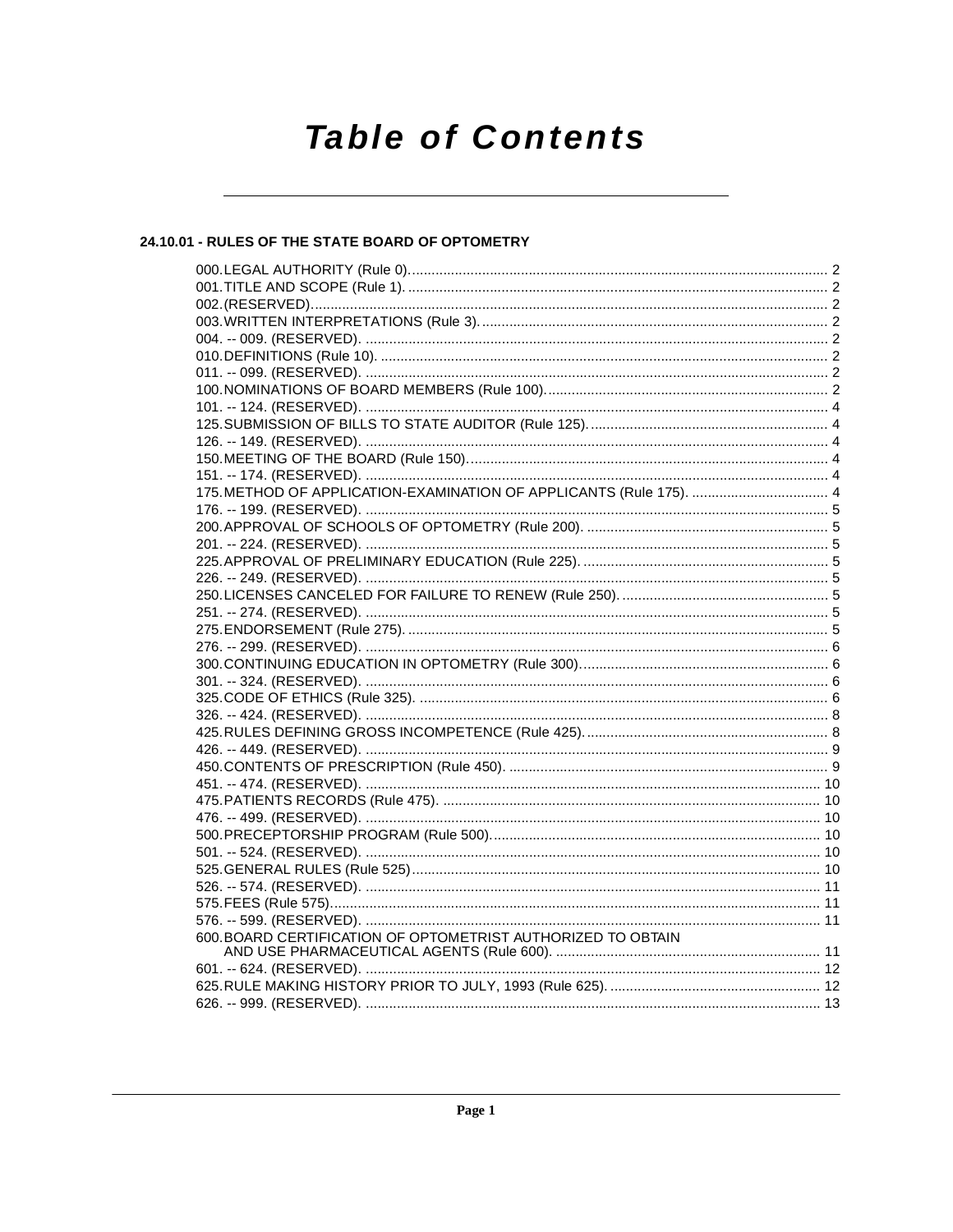#### **IDAPA 24 TITLE 10 Chapter 01**

## **24.10.01 - RULES OF THE STATE BOARD OF OPTOMETRY**

#### <span id="page-1-1"></span><span id="page-1-0"></span>**000. LEGAL AUTHORITY (Rule 0).**

These rules are hereby prescribed and established pursuant to the authority vested in the State Board of Optometry by the provisions of Section 54-1509, Idaho Code.  $(7-1-93)$ 

#### <span id="page-1-2"></span>**001. TITLE AND SCOPE (Rule 1).**

These rules shall be cited as IDAPA 24.10.01, "Rules of the State Board of Optometry". (7-1-93)

#### <span id="page-1-3"></span>**002. (RESERVED).**

#### <span id="page-1-4"></span>**003. WRITTEN INTERPRETATIONS (Rule 3).**

The board may have written statements which pertain to the interpretation of the rules of this chapter. Such interpretations, if any, are available for public inspection and copying at cost in the main office of the Bureau of Occupational Licenses. (7-1-93) Occupational Licenses.

#### <span id="page-1-5"></span>**004. -- 009. (RESERVED).**

#### <span id="page-1-6"></span>**010. DEFINITIONS (Rule 10).**

<span id="page-1-14"></span><span id="page-1-12"></span><span id="page-1-10"></span><span id="page-1-9"></span>**01. Board**. The State Board of Optometry as prescribed in Section 54-1503, Idaho Code. (7-1-93)

**02. Low Vision**. Refer to Section 54-1501(5), Idaho Code, correcting defects may include low vision but is not limited to low vision rehabilitation. (7-1-97)

**03. Vision Therapy**. Any person who assesses, diagnoses, treats, or prescribes treatment for conditions of the visual system or manages a patient with vision therapy, visual training, visual rehabilitation, orthoptics or eye exercises or who hold him/herself out as being able to do so for the rehabilitation and/or treatment of physical, physiological, sensorimotor, neuromuscular or perceptual anomalies of the eyes or vision system or who prescribes or utilizes lenses, prisms, filters, occlusion or other devices for the enhancement, rehabilitation and/or treatment of the visual system or prevention of visual dysfunctions, except under the supervision and management of a licensed optometrist, is engaged in the practice of optometry. (7-1-97)

#### <span id="page-1-7"></span>**011. -- 099. (RESERVED).**

#### <span id="page-1-13"></span><span id="page-1-8"></span>**100. NOMINATIONS OF BOARD MEMBERS (Rule 100).**

**01. Districts**. In order to establish the districts from which a vacancy in the membership of the Board of Optometry shall be filled, the state is divided into the following three (3) districts by counties as follows:

<span id="page-1-11"></span>a. North District.

| <b>North District</b> |            |
|-----------------------|------------|
| Lemhi                 | Latah      |
| Boundary              | Clearwater |
| Bonner                | Nez Perce  |
| Kootenai              | Valley     |
| Shoshone              | Idaho      |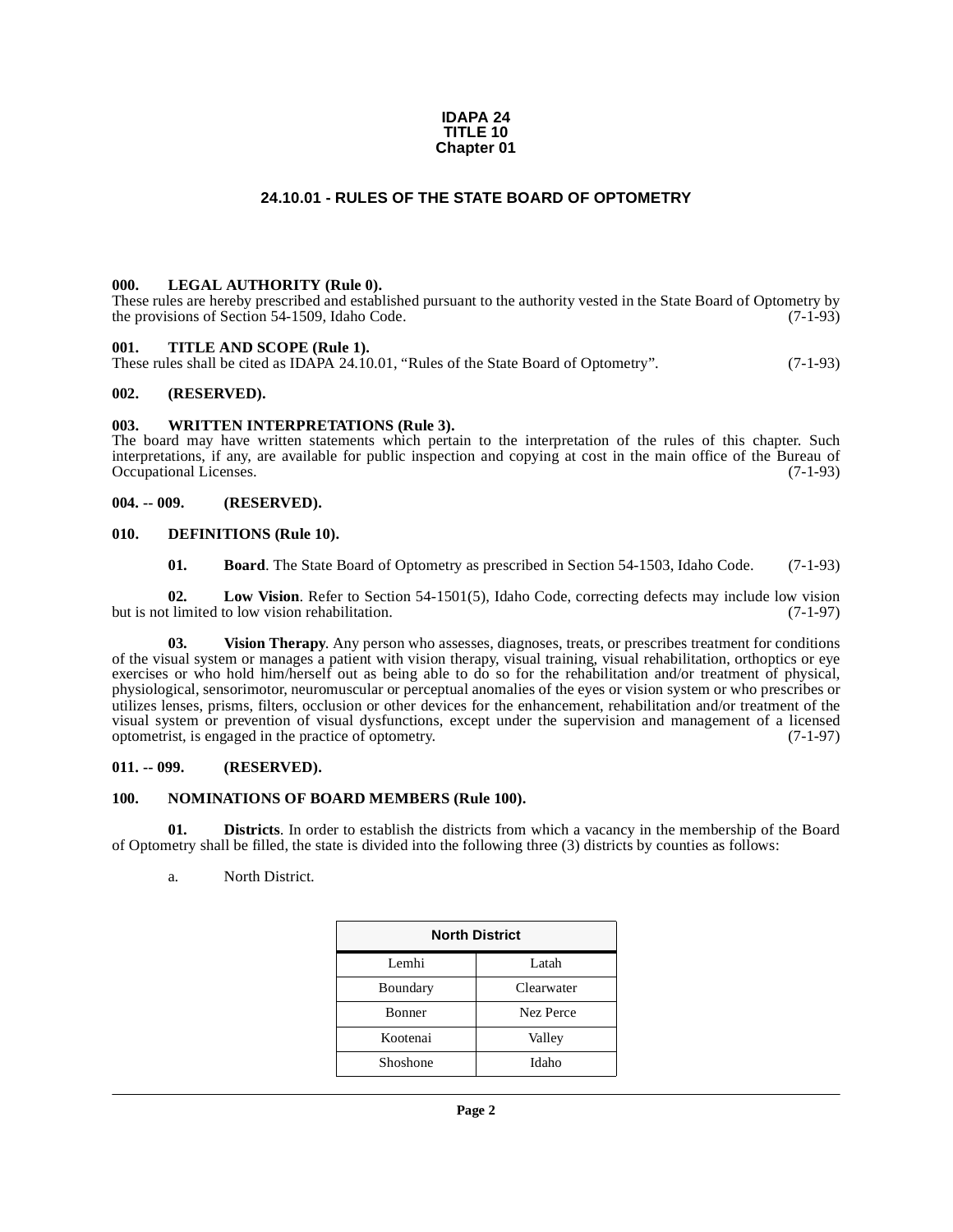#### **IDAHO ADMINISTRATIVE CODE IDAPA 24.10.01 - Rules of Bureau of Occupational Licenses the State Board of Optometry**

| <b>North District</b> |              |
|-----------------------|--------------|
| Benewah               | Adams        |
| Lewis                 | Custer       |
| Washington            | <b>Butte</b> |
| Payette               | Jefferson    |
| <b>Boise</b>          | Madison      |
| Teton                 | Clark        |
| Blaine                | Fremont      |

#### b. Southwest District.

| <b>Southwest District</b> |        |
|---------------------------|--------|
| Ada                       | Gem    |
| Owhyee                    | Canyon |
| Elmore                    |        |

(7-1-97)

#### c. Southeast District.

| <b>Southeast District</b> |                   |  |
|---------------------------|-------------------|--|
| Bonneville<br>Bear Lake   |                   |  |
| Caribou                   | Camas             |  |
| <b>Bannock</b>            | Lincoln           |  |
| Franklin                  | <b>Twin Falls</b> |  |
| Oneida                    | Minidoka          |  |
| Power                     | <b>Bingham</b>    |  |
| Cassia                    | Gooding           |  |
| Jerome                    |                   |  |

(7-1-99)

<span id="page-2-0"></span>**02. Nomination Ballot**. Upon the occurrence of a vacancy to be filled as provided by law, a nominating ballot is to be forwarded to each licensed optometrist residing in the state of Idaho pursuant to Section 54-1504, Idaho Code, and shall read as follows: (7-1-93)

#### NOMINATING BALLOT FOR MEMBERS OF THE IDAHO STATE BOARD OF OPTOMETRY

(7-1-97)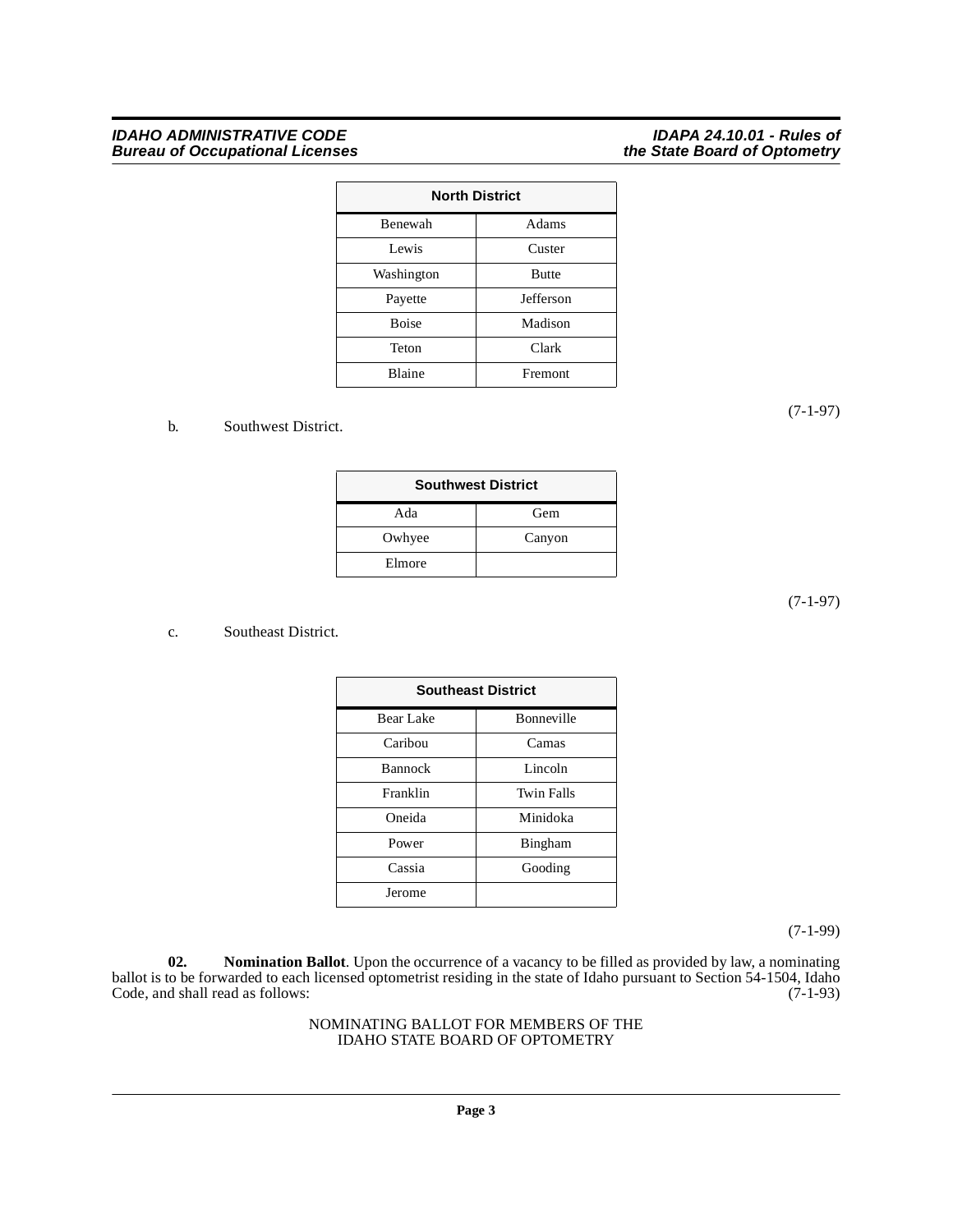List below any number of names between one (1) and six (6) of persons you wish to nominate for appointment by the Governor to the Idaho State Board of Optometry. In order to be appointed by the Governor, a nominee must be a licensed optometrist in the state of Idaho and shall have been a resident of and lawfully practicing optometry within the State of Idaho for a period of at least five (5) years next preceding his appointment as required by Section 54-1505, Idaho Code. At least one (1) person appointed by the Governor must reside in each of the three (3) districts which are set as follows:

North District - Counties of Lemhi, Boundary, Bonner, Kootenai, Shoshone, Benewah, Latah, Clearwater, Nez Perce, Idaho, Valley, Adams, Lewis, Washington, Jefferson, Payette, Madison, Boise, Teton, Custer, Blaine, Butte, Clark and Fremont.

Southwest District - Counties of Ada, Elmore, Gem, Canyon and Owyhee.

Southeast District - Counties of Bear Lake, Caribou, Bannock, Franklin, Oneida, Power, Cassia, Minidoka, Bonneville, Camas, Lincoln, Bingham, Gooding, Jerome, and Twin Falls.

#### MY NOMINATIONS ARE:

#### READ CAREFULLY

Instructions for return of the nominating ballot.

Do not sign or otherwise identify yourself on the foregoing ballot itself.

Do place the completed ballot in the envelope marked "Ballot", seal the ballot envelope, and sign and print your name on the outside of the envelope.

Do place the ballot envelope in an envelope addressed to Chief of the Occupational License Bureau, Owyhee Plaza, 1109 Main Street, Suite 220, Boise, Idaho  $\overline{8}3702$  on or before

Ballot envelopes will first be verified to determine if the person returning the ballot is eligible to vote, the ballot envelope will be opened and the ballots themselves will be counted and the results tabulated and sent to the Governor as required by law. Ballot envelopes which cannot be verified will be set aside and the names listed therein not recorded. (7-1-99) not recorded. (7-1-99)

## <span id="page-3-0"></span>**101. -- 124. (RESERVED).**

#### <span id="page-3-8"></span><span id="page-3-1"></span>**125. SUBMISSION OF BILLS TO STATE AUDITOR (Rule 125).**

All vouchers to be submitted to the State Auditor for payment out of the State Board of Optometry fund shall be approved by the Board and verified by the Secretary as authorized by the Board. (7-1-93) approved by the Board and verified by the Secretary as authorized by the Board.

#### <span id="page-3-2"></span>**126. -- 149. (RESERVED).**

#### <span id="page-3-6"></span><span id="page-3-3"></span>**150. MEETING OF THE BOARD (Rule 150).**

Notice of all meetings not having been announced at the preceding meeting shall be given to each member of the Board by the secretary two (2) weeks in advance of such meeting. Such notice shall be in writing informing each member as to the time, place, and purpose of the meeting. In the event that written notice cannot be given two (2) weeks in advance, the chairman may instruct the secretary to notify each member of the Board either by telephone or telegraph as to the time, place and purpose of the meeting and any Board member who attends or participates in the meeting shall be deemed to have waived any objection to any notice required by the rules. (7-1-93)

## <span id="page-3-4"></span>**151. -- 174. (RESERVED).**

#### <span id="page-3-7"></span><span id="page-3-5"></span>**175. METHOD OF APPLICATION-EXAMINATION OF APPLICANTS (Rule 175).**

Applications for license shall be made on forms approved by the Board of Examiners which may be obtained and which must be filed in the office of Occupational License Bureau at Owyhee Plaza, 1109 Main Street, Suite 220, Boise, Idaho 83702. (3-30-01)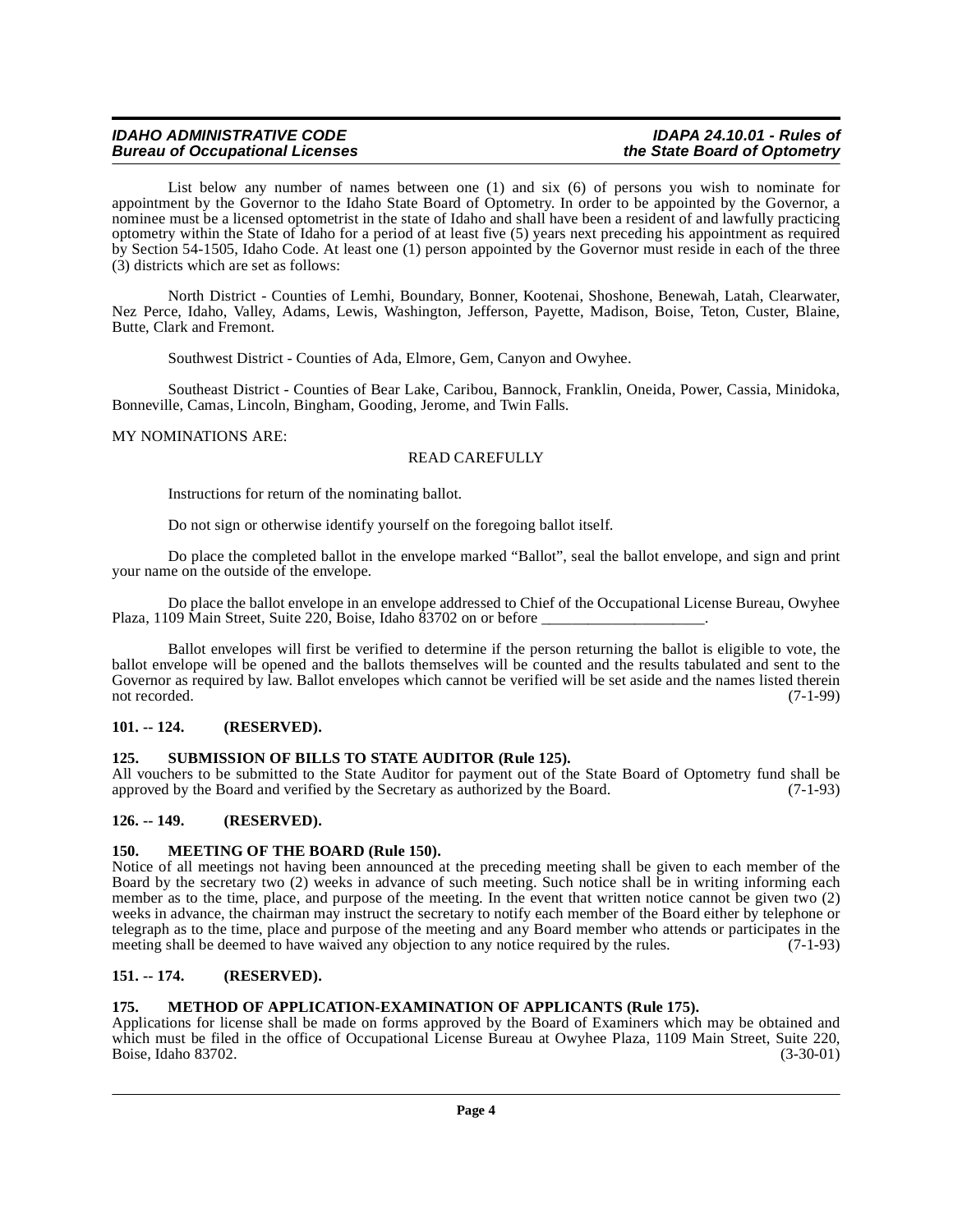<span id="page-4-8"></span>

| 01. | <b>Application Fee.</b> The application fee must be accompanied by:                                                                                                          | $(7-1-93)$ |
|-----|------------------------------------------------------------------------------------------------------------------------------------------------------------------------------|------------|
| а.  | The required fee.                                                                                                                                                            | $(7-1-93)$ |
|     | An unmounted photograph three inches by three inches $(3'' \times 3'')$ , head and shoulders only, taken<br>within one (1) year prior to the date of making the application. | $(7-1-93)$ |

c. A complete transcript of credits from any college of optometry attended. (7-1-93)

d. A photocopy of any diplomas granted by any college of optometry. (7-1-93)

<span id="page-4-14"></span><span id="page-4-9"></span>e. A copy of certified results establishing successful passage of the required examinations. (3-30-01)

**02. Application Review**. Only fully completed applications accompanied by appropriate documents eviewed for licensure. (3-30-01) shall be reviewed for licensure.

**03. Exam Content**. The written and the practical portions of the Idaho examination shall be all parts of the National Board of Examiners in Optometry Examination and the "Treatment and Management of Ocular Diseases" examination approved by the Association of Regulatory Boards of Optometry, Inc. (ARBO). A passing grade on both examinations shall be necessary before obtaining a license to practice Optometry in Idaho. (3-30-01)

# <span id="page-4-0"></span>**176. -- 199. (RESERVED).**

## <span id="page-4-11"></span><span id="page-4-1"></span>**200. APPROVAL OF SCHOOLS OF OPTOMETRY (Rule 200).**

The State Board of Optometry recognizes as reputable and in good standing the schools and colleges of optometry which have met the standards set by the Council on Optometric Education of the American Optometric Association, a list of which may be obtained from the secretary of the Board or from the office of the Bureau of Occupational Licenses in Boise. (7-1-93)

# <span id="page-4-2"></span>**201. -- 224. (RESERVED).**

## <span id="page-4-10"></span><span id="page-4-3"></span>**225. APPROVAL OF PRELIMINARY EDUCATION (Rule 225).**

The State Board of Optometry recognizes the preliminary education prerequisites for entry into a school, college or university of optometry approved by the Council on Optometric Education of the American Optometric Association<br>as adequate preliminary education prerequisites for licensing in Idaho. (7-1-93) as adequate preliminary education prerequisites for licensing in Idaho.

## <span id="page-4-4"></span>**226. -- 249. (RESERVED).**

## <span id="page-4-15"></span><span id="page-4-5"></span>**250. LICENSES CANCELED FOR FAILURE TO RENEW (Rule 250).**

Any person whose license to practice optometry has been canceled for failure to renew for a period in excess of five (5) years may be reinstated in accordance with the requirements of Section 67-2614, Idaho Code, subject to examination by the State Board of Examiners of the State Board of Optometry at its discretion. (3-30-01)

## <span id="page-4-6"></span>**251. -- 274. (RESERVED).**

## <span id="page-4-13"></span><span id="page-4-7"></span>**275. ENDORSEMENT (Rule 275).**

**01. Endorsement**. Any person who presents to the Board of Optometry a certified copy of a certificate or license of registration which he holds in good standing in another state or a foreign country, which state or foreign country has similar requirements for licensing or registration as is provided for new applicants in Idaho (including therapeutic privileges), may apply to the Board for the issuance of a license to practice optometry in the state of  $\lambda$ Idaho.  $(4-5-00)$ 

<span id="page-4-12"></span>**02. Conditions To Be Granted A License**. The right to be granted a license to practice optometry in also subject to the following conditions set out below: (7-1-93) Idaho is also subject to the following conditions set out below: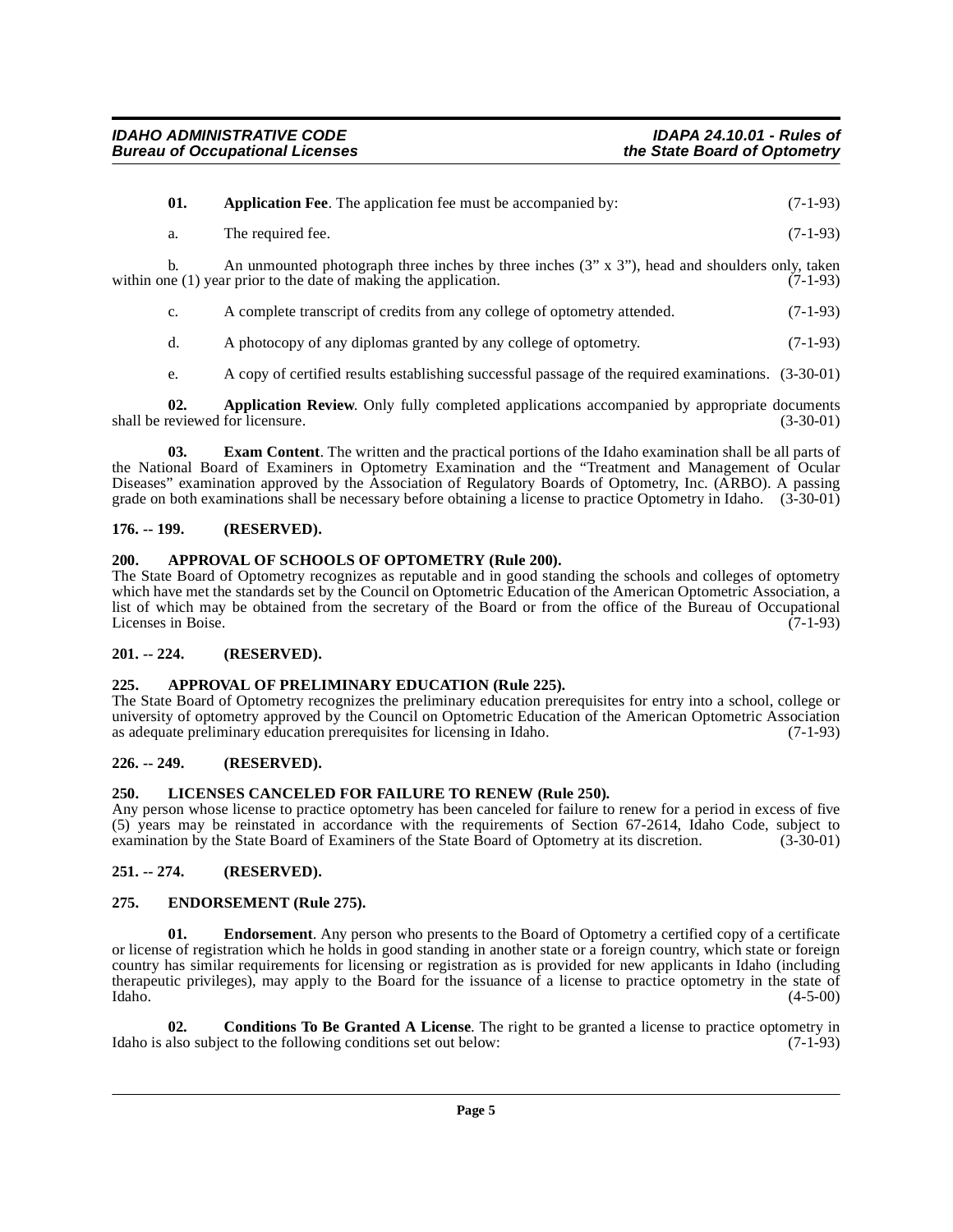a. The submission of a completed application meeting the requirements of Subsection 175.01 r the applicable fee. (4-5-00) including the applicable fee.

b. That the license or certificate of registration of the applicant shall not have been suspended or revoked by any state or country or subject to any pending or unresolved licensure action in any state or country. That the applicant must not have committed any act which would constitute a violation of the Optometry Act or Board<br>Rules. (4-5-00)  $Rules.$  (4-5-00)

c. That the applicant has successfully passed the "Treatment and Management of Ocular Disease Examination" administered by the Association of Regulatory Boards of Optometry and completed and returned the state of Idaho law examination. (4-5-00)

d. That the applicant has been engaged in the practice of optometry continuously for not less than the  $\frac{1}{2}$  last five (5) years. (4-5-00)

#### <span id="page-5-0"></span>**276. -- 299. (RESERVED).**

#### <span id="page-5-6"></span><span id="page-5-1"></span>**300. CONTINUING EDUCATION IN OPTOMETRY (Rule 300).**

<span id="page-5-8"></span>**01. Hours Required, Advance Approval**. Each optometrist licensed by the state of Idaho shall attend in each twelve (12) month period preceding the renewal of a license to practice optometry in Idaho, a minimum of twelve (12) full hours of post-graduate optometric education courses or meetings approved in advance by the Board of Optometry or post-graduate study sessions or seminars at an accredited school or college of optometry. In addition, all Council on Optometric Practitioners Education (COPE) approved courses would be approved for continuing education credit. If an optometrist attends or plans to attend a course of study or seminar which has not been approved in advance, he may petition the Board for approval of that educational course of study, setting forth a description of the course. The Board may, in its discretion, approve the course upon review of the material submitted either in advance or after completion of the course. advance or after completion of the course.

<span id="page-5-4"></span>**02. Additional Hours Required To Use Therapeutic Pharmaceutical Agents**. Each optometrist licensed by the state of Idaho to use therapeutic pharmaceutical agents shall attend in each twelve (12) month period preceding the renewal of a license to practice optometry in Idaho, a minimum of six (6) additional full hours of postgraduate optometric courses or meetings approved in advance by the Board of Optometry or post-graduate study sessions or seminars at an accredited school or college of optometry. This six (6) hours of continuing education must be in courses involving ocular pharmacology and/or advanced ocular disease and are in addition to the twelve (12) hours of continuing education required under Subsection 300.01. (7-1-93) hours of continuing education required under Subsection 300.01.

<span id="page-5-7"></span>**03. Correspondence/Home Study Courses**. No more than six (6) hours of continuing education shall be permitted each year in correspondence courses or other continuing education obtained through the mail or from "home study" courses. (8-24-94) "home study" courses.

<span id="page-5-11"></span>**04. Waiver Of Requirements**. The Board of Optometry may, upon application, waive the requirements of this rule in cases involving illness, unusual circumstances interfering with the optometrist's ability to practice or inability to conform to the rules due to military duty. (7-1-93) practice or inability to conform to the rules due to military duty.

<span id="page-5-10"></span>**05. Renewal Application Form**. Each licensed Idaho optometrist will be furnished a license renewal application form by the State Board of Optometry on which each optometrist shall list the name of the courses, the location, date and hours of attendance, and shall submit the form prior to or with the renewal application for license filed each year. The secretary shall review each application form and maintain it for three (3) years. (7-1-93)

## <span id="page-5-2"></span>**301. -- 324. (RESERVED).**

#### <span id="page-5-5"></span><span id="page-5-3"></span>**325. CODE OF ETHICS (Rule 325).**

<span id="page-5-9"></span>**01. Patient's Visual Welfare**. The licensed optometrist shall keep the patient's visual welfare uppermost in his consideration at all times and promote the best methods of care for the visual needs of mankind.

(7-1-93)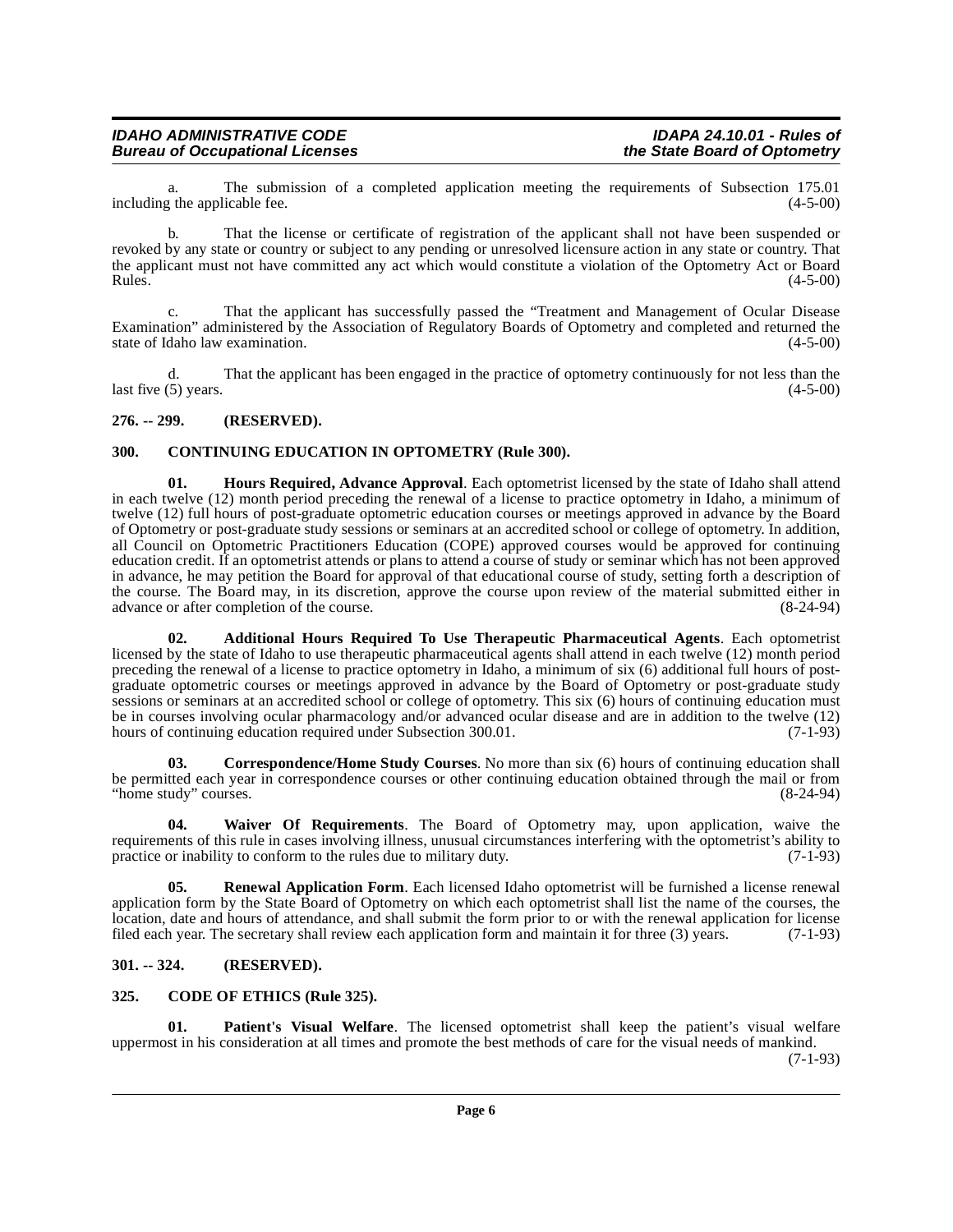| <b>IDAHO ADMINISTRATIVE CODE</b>       | <b>IDAPA 24.10.01 - Rules of</b> |
|----------------------------------------|----------------------------------|
| <b>Bureau of Occupational Licenses</b> | the State Board of Optometry     |

<span id="page-6-1"></span>**02. Confidentiality**. The optometrist shall preserve information concerning his patients in confidence and not release that information unless authorized by the patient. An optometrist may, however, supply information of an otherwise confidential or privileged nature when lawfully subpoenaed to testify at a deposition or hearing in any proceeding before the Board of Optometry, or at any other time and place ordered by a court of law.  $(7-1-93)$ 

<span id="page-6-0"></span>**03. Conduct Of Practice**. The optometrist shall conduct his practice in a dignified and professional manner and in keeping with the mode of practice of a professional person entrusted with the care of the health of citizens of this state and shall abide by the rulings of the Board of Optometry. (7-1-93)

<span id="page-6-2"></span>**04. Unprofessional Conduct**. In order to define what constitutes unprofessional conduct, the board hereafter lists and sets forth certain prohibited actions. In conducting his practice, an optometrist must not: (7-1-93)

a. Practice optometry in any manner other than as a professional person in an individual capacity, or in partnership with or associate with others licensed to practice optometry, under his own name and not as a corporation or officer or agent of a corporation or other business entity. An optometrist may be a stock holder in and practice as a member of a professional service corporation as authorized by Title 54, Chapter 15, Idaho Code, but the optometrist must list his individual name as well as any name selected for the professional service corporation on any letterheads, telephone directories, office or building directories, or other places where the general public might be advised of the fact that the individual is practicing optometry, as required by these rules.  $(7-1-93)$ 

b. Use either "Cappers" or "Steerers" or accept a split or divided fee for the purpose of obtaining patients or use solicitors or agents for the purpose of securing patients or conducting eye examinations or furnishing optometric services. (7-1-93) optometric services.

c. Make or conspire to make any arrangement, agreement, or engage in any practice whereby a of ophthalmic materials shall: (7-1-93) supplier of ophthalmic materials shall:

|      | Provide office space for an optometrist.                   | $(7-1-93)$ |
|------|------------------------------------------------------------|------------|
| ii.  | Pay rent upon the office space occupied by an optometrist. | $(7-1-93)$ |
| iii. | Pay the professional fees of an optometrist.               | $(7-1-93)$ |
| iv.  | Pay for the advertising for an optometrist.                | $(7-1-93)$ |
|      |                                                            |            |

v. Pay commissions to an optometrist upon ophthalmic materials furnished by such optometrist to his patients. (7-1-93)

iv. Consistently refer prospective purchasers of ophthalmic materials to an optometrist in violation of the law.  $(7-1-93)$ 

d. Allow his prescription files and records to be used by any unlicensed person, firm, or corporation for the practice of optometry.

e. As a regular pattern of practice, accept referrals from retail optical outlets that violate section 54- 1525, Idaho Code, pertaining to referral of patients, or which are located in close proximity to the optometrist's office for the purpose of inducing consistent patronage of his services because of location of office rather than professional reputation. (7-1-93)

f. Fail to perform services for which fees have been received. (7-1-93)

g. File false reports of services performed or fees rendered. (7-1-93)

h. Permit the use of his name or professional title by or in conjunction with any person not an optometrist, or any firm, company, corporation or military association which illegally practices or in any manner holds himself or itself out to the public as being entitled to practice the profession of optometry when not licensed to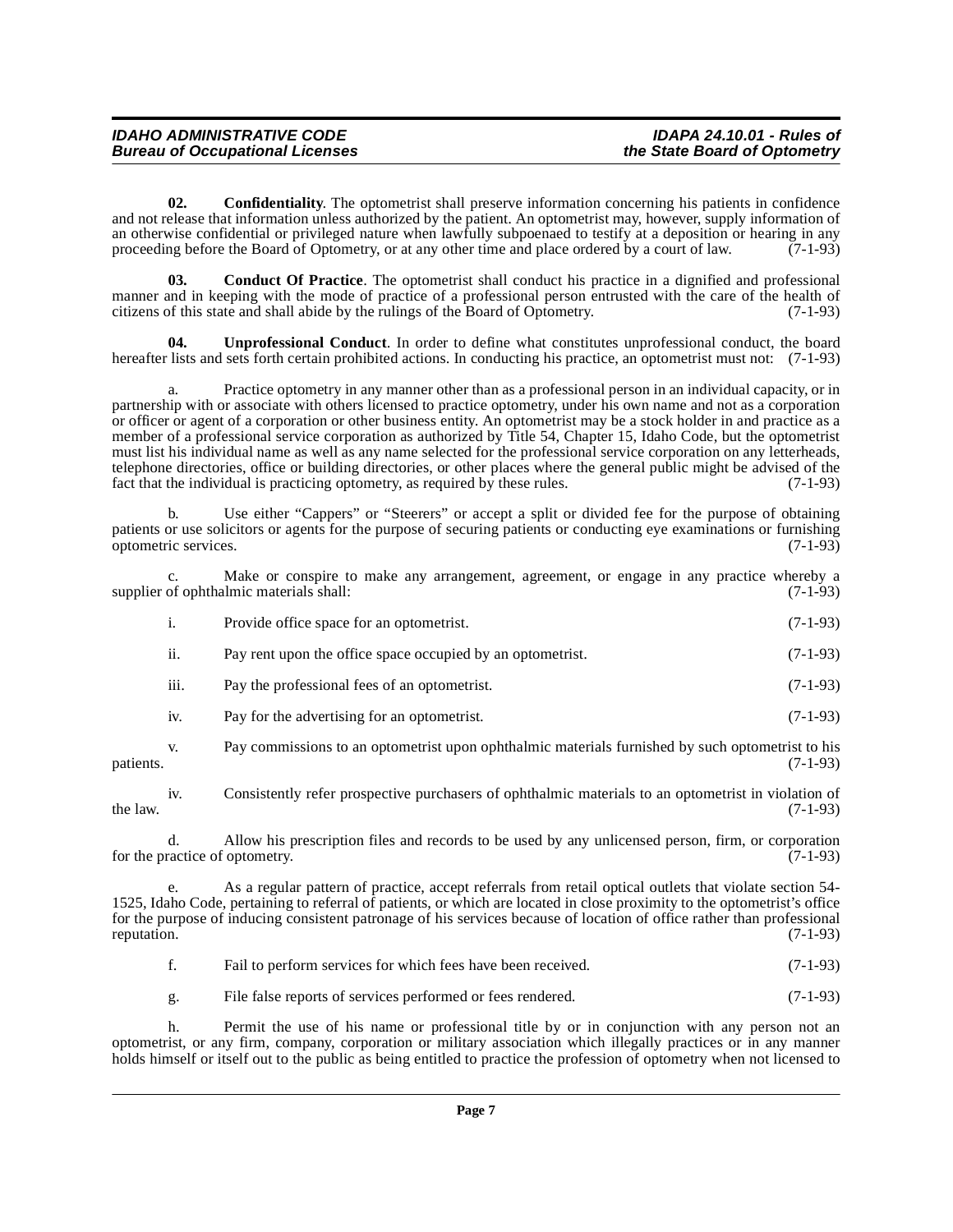# **IDAHO ADMINISTRATIVE CODE IDAPA 24.10.01 - Rules of Bureau of Occupational Licenses**

do so under the law of Idaho or which uses the title "Optometric Services" in such a manner in advertising as to convey to the public the impression that the individual or corporation is entitled to practice optometry or furnish optometric advice or services when not so authorized by law. (7-1-93)

i. Enter into or continue in a contract, agreement, or understanding of any kind, or engage in any course of conduct with any person, firm or corporation, or their agents, whereby said optometrist expressly or<br>(7-1-93) (7-1-93) impliedly agrees:

i. To refer the patient back to said person, firm, or corporation referring the patient for any subsequent service or receipt of ophthalmic material. (7-1-93)

ii. That if any patient is referred by any person, firm or corporation to the optometrist, the optometrist unifrom supplying to the patient any ophthalmic materials. will refrain from supplying to the patient any ophthalmic materials.

j. Directly or indirectly give any person, association, firm or corporation, or their agents, anything of y benefit or value as consideration for the referral of any patient to said optometrist. (7-1-93) pecuniary benefit or value as consideration for the referral of any patient to said optometrist.

## <span id="page-7-0"></span>**326. -- 424. (RESERVED).**

#### <span id="page-7-10"></span><span id="page-7-1"></span>**425. RULES DEFINING GROSS INCOMPETENCE (Rule 425).**

In order to protect the public, the Board of Optometry defines as "gross incompetence" any behavior or practice on the part of the licensed optometrist which demonstrates a lack of competence with respect to discharging professional obligations or duties which might result in injury or damage to a patient whether such injury or damage actually occurs or not and in particular, the Board defines as "gross incompetence" any of the following: (11-6-93)

<span id="page-7-7"></span>**01. Failure To Meet Prevailing Standards**. Failure to meet prevailing standards, or willful rendering of substandard care, either individually or as part of a third party reimbursement agreement or by other agreement.  $(7-1-97)$ 

<span id="page-7-6"></span>**02. Failure To Meet Prevailing Standards In The Referral Of Any Patient Who Is Suffering From Any Apparent Or Suspected Pathological Condition**. A failure to meet prevailing standards in the referral of any patient who is suffering from any apparent or suspected pathological condition to a person competent and licensed to properly treat or diagnose the condition. (7-1-93)

<span id="page-7-3"></span>**03. Employment Of Techniques Or Methods Of Practice**. Employment of techniques or methods of practice in treating or prescribing for a patient when he does not have proper training in the technique or methods of  $practive.$  (7-1-93)

<span id="page-7-5"></span>**04. Failure To Advise Patient Of Possible Danger When A Lens Not Meeting Impact Resistance Standards Of F.D.A**. Failure to advise his patient of possible danger when a lens not meeting impact resistance standards of F.D.A. Regulation, Sec. 3.84,21 CFR., is provided for the patient. (7-1-93)

<span id="page-7-8"></span>**05.** Failure To Provide Follow-Up Care. Failure to provide follow-up care according to prevailing standards. (11-6-93) standards.  $(11-6-93)$ 

<span id="page-7-2"></span>**06. Displaying Gross Ignorance Or Demonstrating Gross Inefficiency**. Displaying gross ignorance or demonstrating gross inefficiency in the care of a patient. (7-1-93)

<span id="page-7-9"></span>**07. Failure To Verify The Specifications Of All Lenses**. Failure to verify the specifications of all lenses provided by him.

<span id="page-7-4"></span>**08. Failing To Perform Tests And Record Findings**. In the course of an examination of a patient, failure to perform tests and record findings in a manner consistent with prevailing standards of optometric care.

(11-6-93)

<span id="page-7-11"></span>**09. Using Pharmaceutical Agents**. Using pharmaceutical agents in the practice of optometry without having attended sufficient training programs or schools and acquiring the knowledge necessary to use the drugs in a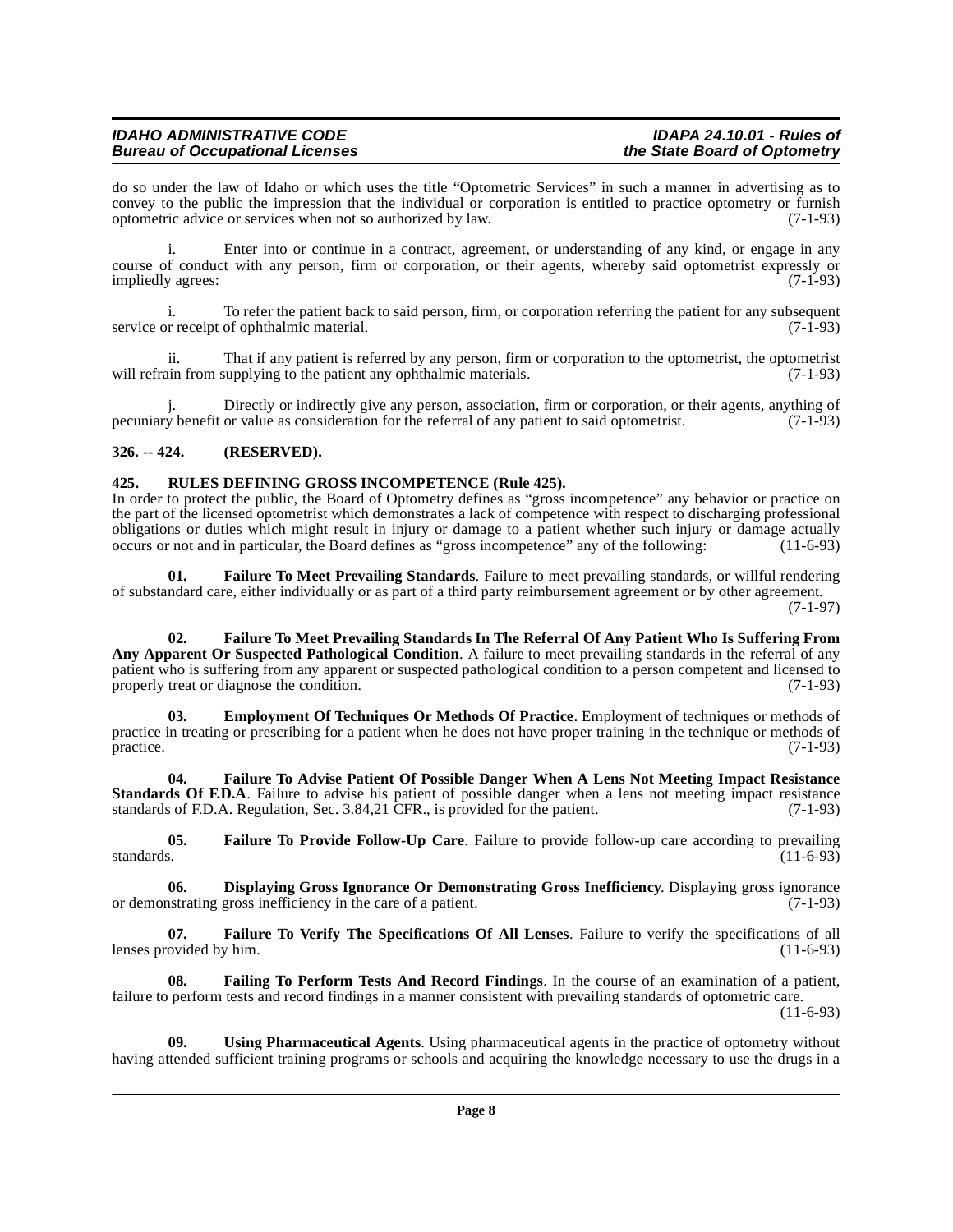competent manner. (11-6-93)

<span id="page-8-7"></span>**10. Illegal Prescription Sale, Administration, Distribution, Or Use Of Drugs**. Prescribing, selling, administering, distributing, giving, or using drugs legally classified. Prescribing, selling, administering, distributing, giving, or using drugs legally classified as a controlled substance or as an addictive or dangerous drug for other than accepted diagnostic or therapeutic purposes. (7-1-97)

<span id="page-8-5"></span>**11. Disciplinary Action Or Sanctions**. Disciplinary action or sanctions taken by another state, jurisdiction, peer review body or a professional association or society against an optometrist for acts or conduct similar to acts or conduct which would constitute grounds for action as defined under "Rules of the Idaho Board of Optometry". (7-1-97)

<span id="page-8-9"></span>**12.** Sanitary Office. Has failed to maintain sanitary office conditions, equipment, and use appropriate techniques and procedures.  $(7-1-97)$ 

<span id="page-8-6"></span>**13. Failure To Release Prescription**. Failure to release spectacle prescription as required by Federal (7-1-97) law. (7-1-97)

#### <span id="page-8-0"></span>**426. -- 449. (RESERVED).**

#### <span id="page-8-4"></span><span id="page-8-1"></span>**450. CONTENTS OF PRESCRIPTION (Rule 450).**

Every prescription written or issued by an optometrist practicing in Idaho shall contain at least the following information: (7-1-93)

<span id="page-8-8"></span>

| 01. | <b>Prescription For Spectacles.</b> Prescriptions for spectacles shall contain the following: | $(7-1-93)$ |
|-----|-----------------------------------------------------------------------------------------------|------------|
| a.  | Sphere, cylinder, axis, prism power and additional power, if applicable;                      | $(7-1-93)$ |
| b.  | Position of optical center or interpupillary distance;                                        | $(7-1-93)$ |
| c.  | Seg type; and                                                                                 | $(7-1-93)$ |

<span id="page-8-2"></span>d. Expiration date of the prescription. (7-1-93)

**02. All Prescriptions For Rigid Contact Lenses**. All prescriptions for rigid contact lenses shall contain at least the following information:

| a. | Base curve:                                 | $(7-1-93)$ |
|----|---------------------------------------------|------------|
| b. | Peripheral curve or curves including width; | $(7-1-93)$ |
| c. | Overall diameter;                           | $(7-1-93)$ |
| d. | Optical zone diameter;                      | $(7-1-93)$ |
| e. | Power:                                      | $(7-1-93)$ |
| f. | Center thickness;                           | $(7-1-93)$ |
| g. | Color; and                                  | $(7-1-93)$ |
| h. | Expiration date of the prescription.        | $(7-1-93)$ |

**03.** All Prescriptions For Soft Contact Lenses. All prescriptions for soft contact lenses shall contain the following information: (7-1-93) at least the following information:

<span id="page-8-3"></span>

| a. | Lens manufacturer or "brand" name: | $(7-1-93)$ |
|----|------------------------------------|------------|
|----|------------------------------------|------------|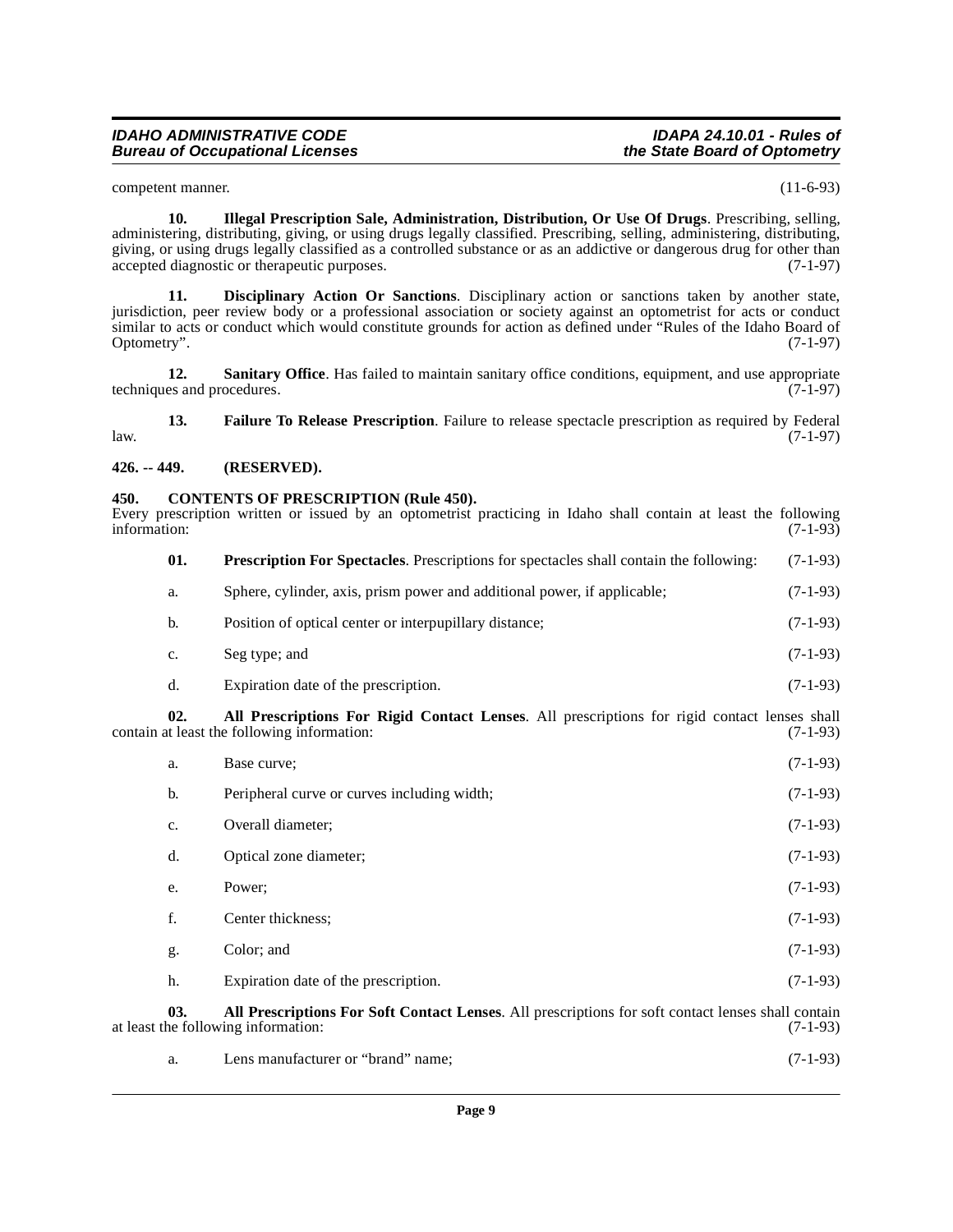| b. | Series or base curve;                | $(7-1-93)$ |
|----|--------------------------------------|------------|
| c. | Power:                               | $(7-1-93)$ |
| d. | Diameter, if applicable;             | $(7-1-93)$ |
| e. | Color, if applicable; and            | $(7-1-93)$ |
| f. | Expiration date of the prescription. | $(7-1-93)$ |
|    |                                      |            |

## <span id="page-9-0"></span>**451. -- 474. (RESERVED).**

#### <span id="page-9-9"></span><span id="page-9-1"></span>**475. PATIENTS RECORDS (Rule 475).**

<span id="page-9-8"></span>**01. Optometrist Shall Keep A Complete Record Of All Patients Examined**. Every optometrist practicing in the state of Idaho shall keep a complete record of all patients examined by him or for whom he has adapted optical accessories, including copies of prescriptions issued to the patient and copies of statements of charges delivered or provided to the patient. All such records shall be maintained in an orderly and accessible manner and place and shall be maintained for at least five (5) years following the optometrist's last professional contact with the patient. Failure to maintain such records is deemed to be unprofessional conduct and constitutes gross incompetence<br>in the handling of the patient's affairs. (7-1-93) in the handling of the patient's affairs.

<span id="page-9-11"></span>**02. Prescription Files**. The prescription files and all records pertaining to the practice of optometry shall be maintained as the sole property of the optometrist and not be distributed to any unlicensed person except as required by law or when lawfully subpoenaed in a criminal or civil proceeding in court, or subpoenaed for presentation at a deposition or hearing authorized by the Board of Optometry. (7-1-93) presentation at a deposition or hearing authorized by the Board of Optometry.

#### <span id="page-9-2"></span>**476. -- 499. (RESERVED).**

#### <span id="page-9-10"></span><span id="page-9-3"></span>**500. PRECEPTORSHIP PROGRAM (Rule 500).**

An optometrist may use a student of optometry in his office under his direct supervision for educational purposes. (7-1-93)

## <span id="page-9-4"></span>**501. -- 524. (RESERVED).**

#### <span id="page-9-7"></span><span id="page-9-5"></span>**525. GENERAL RULES (Rule 525)**

**01. Engaging As An Advisor Or Staff Optometrist**. An optometrist may be engaged as an advisor for or be engaged as a staff optometrist for an administrator for: (7-1-93)

<span id="page-9-6"></span>a. Industrial plants where industrial vision programs are being, or have been instituted. (7-1-93)

b. Health programs sponsored or funded by any agency or municipal county, state or federal (7-1-93) government. (7-1-93)

| $c_{\cdot}$ | Research organizations or educational institutions. | $(7-1-93)$ |
|-------------|-----------------------------------------------------|------------|
| d.          | Insurance companies.                                | $(7-1-93)$ |
| e.          | Hospitals.                                          | $(7-1-93)$ |
|             |                                                     |            |

f. Ophthalmologists. (7-1-93)

Corporations where the optometrist's full time is engaged by the corporation to care for the visual oyees of such corporation and their families. (7-1-93) needs of the employees of such corporation and their families.

<span id="page-9-12"></span>**02. Professional Responsibilities**. Provided, however, that in acting in the capacity of consultant,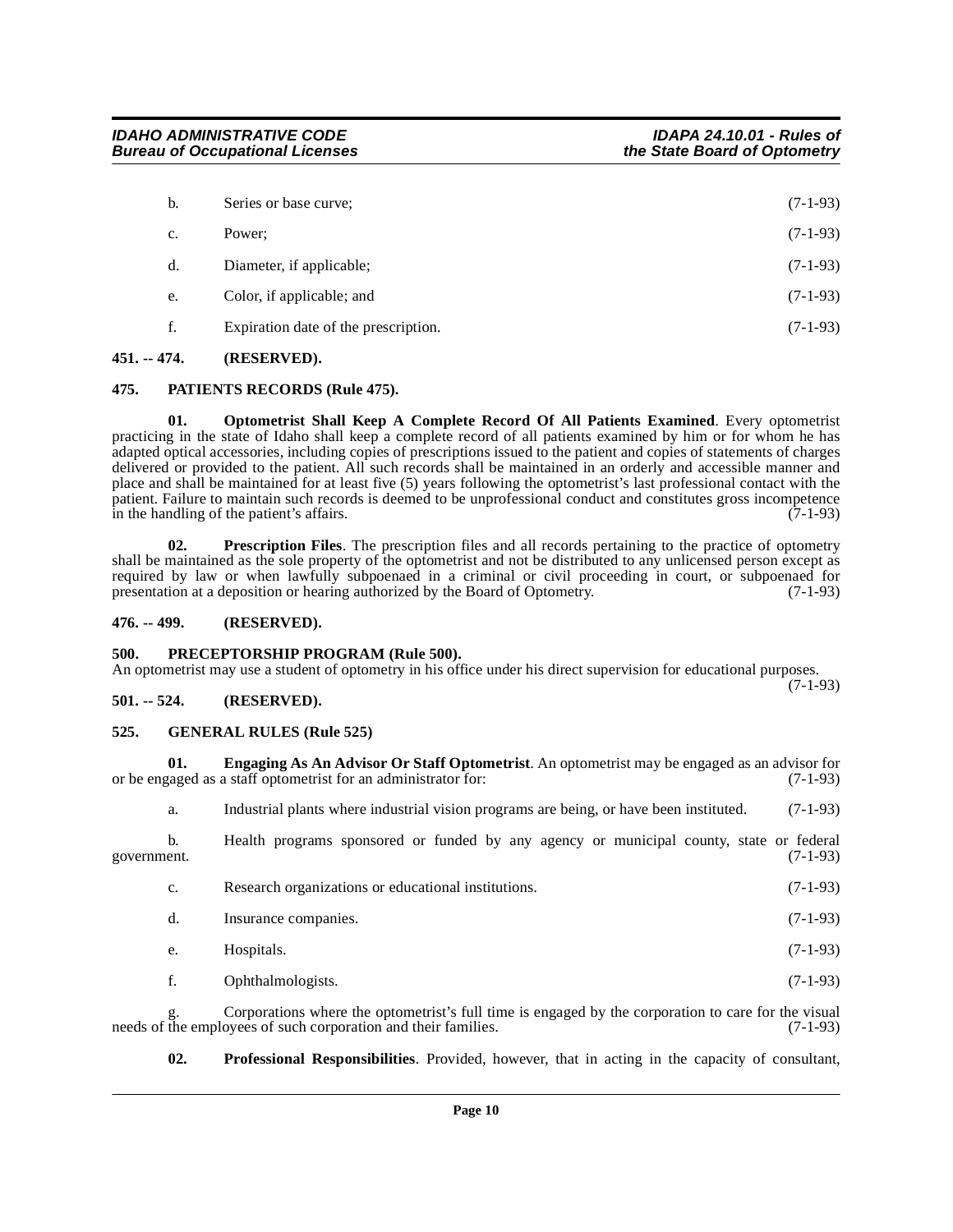advisor, or staff optometrists, the optometrist shall at all times remain cognizant of his professional responsibilities and shall with demeanor, decorum and determination retain his right of independent professional judgment and title in all situations and circumstances and in a manner similar to that which he would exercise if he were engaged in practice in his own office.  $(7-1-93)$ 

#### <span id="page-10-0"></span>**526. -- 574. (RESERVED).**

<span id="page-10-1"></span>**575. FEES (Rule 575).**

- <span id="page-10-8"></span><span id="page-10-5"></span>**01.** Annual Renewal Fee. Annual renewal fee for license - seventy-five dollars (\$75). (7-1-97)
- <span id="page-10-4"></span>**02. Annual Optometry Fund Fee**. Annual optometry fund fee - seventy-five dollars (\$75). (7-1-97)
- <span id="page-10-9"></span><span id="page-10-7"></span>**03. License Application Fee**. License application fee - one hundred dollars (\$100). (7-1-93)

**04.** Certificate To Obtain And Use Pharmaceutical Agents Fee. Certificate to obtain and use eutical agents fee - ten dollars (\$10). pharmaceutical agents fee - ten dollars  $(\$10)$ .

#### <span id="page-10-2"></span>**576. -- 599. (RESERVED).**

#### <span id="page-10-6"></span><span id="page-10-3"></span>**600. BOARD CERTIFICATION OF OPTOMETRIST AUTHORIZED TO OBTAIN AND USE PHARMACEUTICAL AGENTS (Rule 600).**

<span id="page-10-10"></span>**01. The Right To Obtain And Use Topically Applied Diagnostic Pharmaceutical Agents**. The right to obtain and use topically applied diagnostic pharmaceutical agents for use in diagnosis of another in the practice of optometry as defined by Section 54-1501, Idaho Code, is subject to the following conditions set out below: (7-1-93)

a. Optometrists who have obtained a certificate from the Board of Optometry authorizing them to obtain and use topically applied diagnostic pharmaceutical agents shall obtain, from pharmacists licensed by the state<br>of Idaho, or from any other source, and use only those agents listed below: of Idaho, or from any other source, and use only those agents listed below:

| i.   | Anesthetics:                   | $(7-1-93)$ |
|------|--------------------------------|------------|
| (1)  | Proparacaine 0.5%;             | $(7-1-93)$ |
| (2)  | Tetracaine 0.5%;               | $(7-1-93)$ |
| (3)  | Benoxinate 0.4% c fluorescein. | $(7-1-93)$ |
| ii.  | Cycloplegics:                  | $(7-1-93)$ |
| (1)  | Tropicamide 0.5%;              | $(7-1-93)$ |
| (2)  | Cyclopentolate 0.5%;           | $(7-1-93)$ |
| (3)  | Atropine 0.5%.                 | $(7-1-93)$ |
| iii. | Mydriasis Reversal Agents:     | $(7-1-93)$ |
| (1)  | Dapiprazole HCl 0.5%.          | $(7-1-93)$ |

b. The Board of Optometry shall issue a certificate to obtain and use the diagnostic drugs specifically identified and listed in this rule to any optometrist licensed to practice in Idaho who complies with both the minimum educational requirements in the subject of general and ocular pharmacology and the minimum continuing educational<br>requirements set out below: (7-1-93) requirements set out below:

i. Each optometrist certified to obtain and use topically applied pharmaceutical agents shall have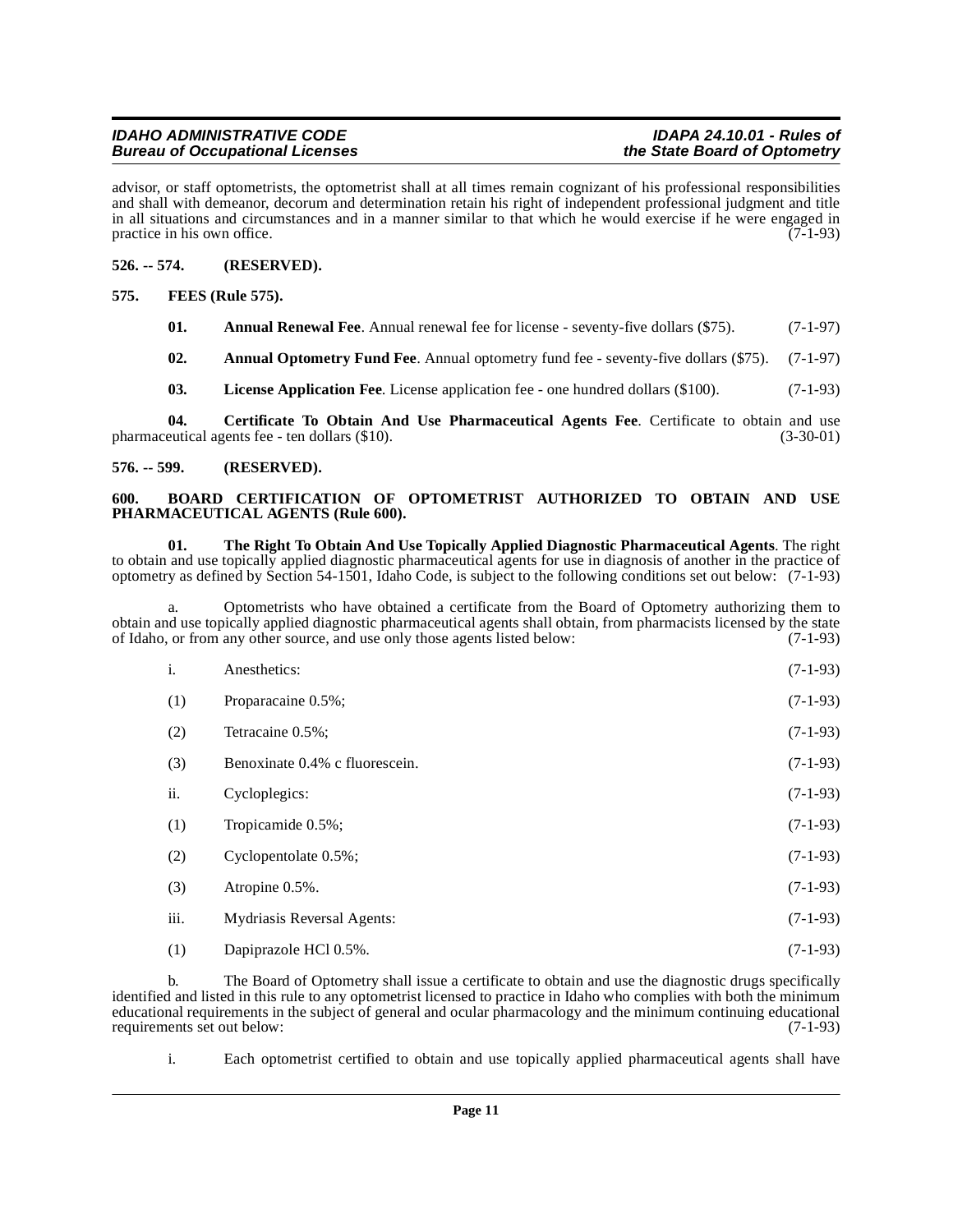completed courses totaling fifty-five (55) hours of actual classroom instruction in general and ocular pharmacology and emergency medical care given by an institution approved by the Council on Post Secondary Accreditation of the U.S. Department of Education or an instructor accredited and employed by such institution and which have been approved by the Board of Optometry. (7-1-93)

ii. Each optometrist certified to obtain and use topically applied pharmaceutical agents shall also have completed a refresher course in cardiopulmonary resuscitation (CPR), emergency medical care provided by the Emergency Medical Services Bureau, or equivalent program either approved or provided by the Board of Optometry, within a two (2) year period preceding issuance of the certificate by the Board of Optometry. (7-1-93)

iii. In order to maintain the certificate issued by the Board, each certified optometrist must complete a refresher course in emergency medical care described in Subsection 600.01.b.ii. above once during each two (2) year period following certification and shall list and describe the course attended and the dates of attendance upon a license renewal application form filed pursuant to Section 300. (7-1-93)

c. In order to implement this rule, the Board of Optometry may designate and approve courses of instruction given by those institutions or instructors described in Subsection 600.01.b.i. above which may be necessary to provide practicing optometrists who have received less than fifty-five (55) hours of actual classroom instruction in general and ocular pharmacology in optometry school with the opportunity to meet the requirements of this rule.  $(7-1-93)$ 

<span id="page-11-2"></span>**02. The Right To Prescribe, Administer And Dispense Therapeutic Pharmaceutical Agents**. The right to prescribe, administer and dispense therapeutic pharmaceutical agents in the practice of optometry as defined by Section 54-1501, Idaho Code, is subject to the following conditions set out below: (11-6-93)

a. Optometrists who have obtained a certificate from the Board of Optometry authorizing them to prescribe, administer and dispense therapeutic pharmaceutical agents shall obtain, from pharmacists licensed by the State of Idaho, or from any other source, and use only those agents listed below: (11-6-93) State of Idaho, or from any other source, and use only those agents listed below:

i. All medications for use in the treatment of the human eye and/or eyelid. (7-1-97)

- ii. All over-the-counter agents. (11-6-93)
- iii. Such other therapeutic pharmaceutical agents as may be approved by the Board of Optometry.

 $(11-6-93)$ 

b. The Board of Optometry shall issue a certificate to prescribe, administer and dispense the therapeutic medications to any optometrist licensed to practice in Idaho who complies with Subsection 600.01 and both the minimum educational and clinical experience requirements in the subject of ocular pharmacology and therapeutics and the minimum continuing educational requirements set out below: (7-1-97) therapeutics and the minimum continuing educational requirements set out below:

i. Completion of a minimum of one hundred (100) hours of actual classroom and clinical instruction in ocular pharmacology and therapeutics courses given by an institution or organization approved by the Council on Post-Secondary Accreditation of the U.S. Department of Education, or an Instructor employed by such institution, which have been approved by the Board of Optometry. (7-1-93) which have been approved by the Board of Optometry.

ii. Successful passage of the "Treatment and Management of Ocular Diseases" section of the optometrist examination approved by the Association of Regulatory Boards of Optometry, Inc. (ARBO). (3-30-01)

## <span id="page-11-0"></span>**601. -- 624. (RESERVED).**

#### <span id="page-11-1"></span>**625. RULE MAKING HISTORY PRIOR TO JULY, 1993 (Rule 625).**

As Amended July 30, 1978 As Amended March 16, 1981 As Amended January 7, 1982 As Amended February 1, 1985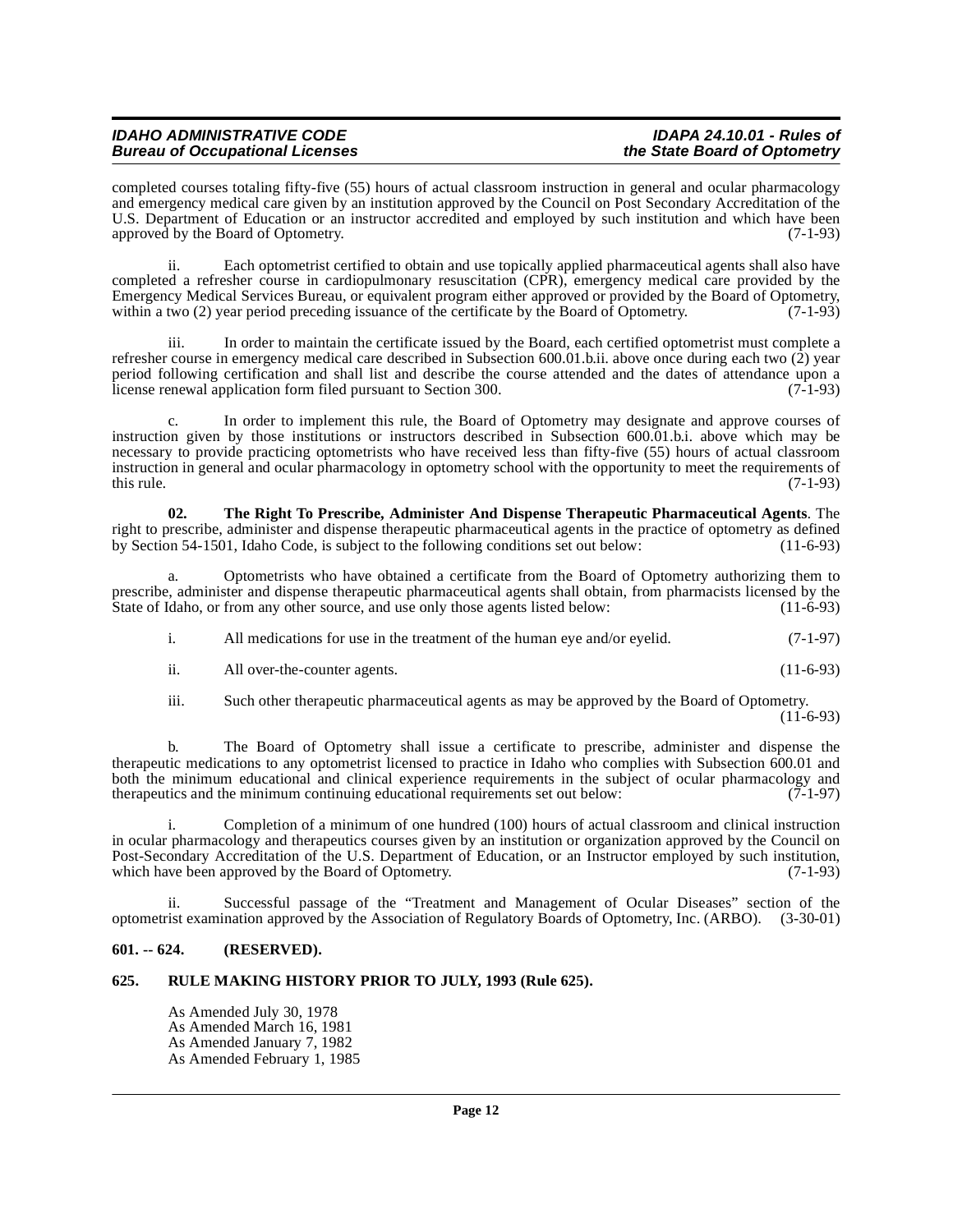Effective February 20, 1985 As Amended March 13, 1987 Effective March 30, 1987 Subsection 600.02. Adopted Emergency Effective September 1, 1987 Readopted January 11, 1988 Adopted by Emergency February 25, 1991, Effective March 18, l99l As Amended February 21, 1992 Effective March 12, 1992 (7-1-93)

<span id="page-12-0"></span>**626. -- 999. (RESERVED).**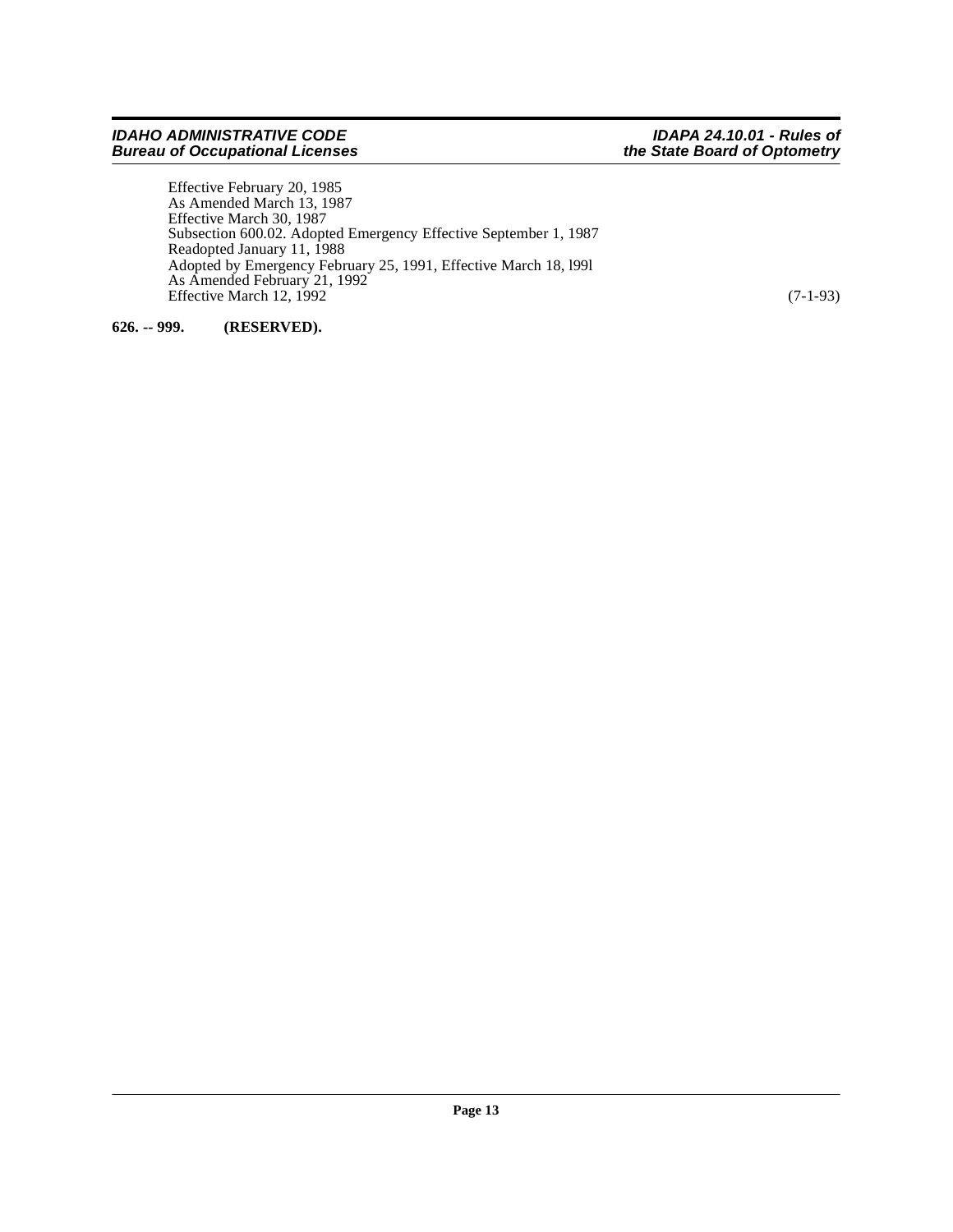# **Subject Index**

#### **A**

Additional Hours Required To Use Therapeutic Pharmaceutical Agents, Continuing Education In Optometry [6](#page-5-4) All Prescriptions For Rigid Contact Lenses, Issued By An Optometrist [9](#page-8-2) All Prescriptions For Soft Contact Lenses, Issued By An Optometrist [9](#page-8-3) Annual Optometry Fund Fee [11](#page-10-4) Annual Renewal Fee, Optometrist License [11](#page-10-5) Application Fee, Optometry [5](#page-4-8) Application Review, Optometrist License [5](#page-4-9) Approval Of Preliminary Education, Optometry [5](#page-4-10) Approval Of Schools Of Optometry [5](#page-4-11)

#### **B**

Board Certification Of Optometrist Authorized To Obtain And Use Topically Applied Pharmaceutical Agents [11](#page-10-6) Board, Optometry [2](#page-1-9)

**C** Certificate To Obtain And Use Pharmaceutical Agents Fee, Optometry [11](#page-10-7) Code Of Ethics, Licensed Optometrist [6](#page-5-5) Conditions To Be Granted A License, Optometry [5](#page-4-12) Conduct Of Practice, Licensed Optometrist [7](#page-6-0) Confidentiality, Licensed Optometrist [7](#page-6-1) Contents Of Prescription, Issued By An Optometrist [9](#page-8-4) Continuing Education In Optometry [6](#page-5-6) Correspondence/Home Study Courses, Continuing Education In Optometry [6](#page-5-7)

#### **D**

Definitions, IDAPA 24.10.01, Rules Of The State Board Of Optometry [2](#page-1-10) Disciplinary Action Or Sanctions, Gross Optometrist Incompetence [9](#page-8-5) Displaying Gross Ignorance Or Demonstrating Gross Inefficiency, Gross Optometrist Incompetence [8](#page-7-2)

Districts, Board Of Optometry [2](#page-1-11)

#### **E**

Employment Of Techniques Or Methods Of Practice, Gross Optometrist Incompetence [8](#page-7-3) Endorsement, Optometry License From Out-Of-State [5](#page-4-13) Engaging As An Advisor Or Staff Optometrist [10](#page-9-6) Exam Content, Optometrist License [5](#page-4-14)

#### **F**

Failing To Perform Tests And Record Findings, Gross Optometrist Incompetence [8](#page-7-4) Failure To Advise Patient Of Possible Danger When A Lens Not Meeting Impact Resistance Standards Of F.D.A, Gross Optometrist Incompetence [8](#page-7-5) Failure To Meet Prevailing Standards In

The Referral Of Any Patient Who Is Suffering From Any Apparent Or Suspected Pathological Condition, Gross Optometrist Incompetence [8](#page-7-6)

Failure To Meet Prevailing Standards, Defining Gross Optometrist Incompetence [8](#page-7-7)

Failure To Provide Follow-Up Care, Gross Optometrist Incompetence [8](#page-7-8) Failure To Release Prescription, Gross

Optometrist Incompetence [9](#page-8-6) Failure To Verify The Specifications Of All Lenses, Gross Optometrist

Incompetence [8](#page-7-9) Fees, Optometrist License [11](#page-10-8)

#### **G**

General Rules, Optometry [10](#page-9-7)

## **H**

Hours Required, Advance Approval, Continuing Education In Optometry [6](#page-5-8)

# **I**

Illegal Prescription Sale, Administration, Distribution, Or Use Of Drugs, Gross Optometrist Incompetence [9](#page-8-7)

## **L**

License Application Fee, Optometrist License [11](#page-10-9)

Licenses Canceled For Failure To Renew, Optometry [5](#page-4-15) Low Vision [2](#page-1-12)

## **M**

Meeting Of The Board, Optometry [4](#page-3-6) Method Of Application-Examination Of Applicants, Optometrist License [4](#page-3-7)

#### **N**

Nomination Ballot, Board Of Optometry [3](#page-2-0) Nominations Of Board Members, Optometry [2](#page-1-13)

# **O**

Optometrist Shall Keep A Complete Record Of All Patients Examined [10](#page-9-8)

## **P**

Patient's Visual Welfare, Licensed Optometrist [6](#page-5-9) Patients Records, Optometrist [10](#page-9-9) Preceptorship Program, Optometry [10](#page-9-10) Prescription Files, Optometrist Patient Records [10](#page-9-11) Prescription For Spectacles, Issued By An Optometrist [9](#page-8-8) Professional Responsibilities, Optometrist [10](#page-9-12)

# **R**

Renewal Application Form, Continuing Education In Optometry [6](#page-5-10) Rules Defining Gross Incompetence, Optometry [8](#page-7-10)

## **S**

Sanitary Office, Gross Optometrist Incompetence [9](#page-8-9) Submission Of Bills To State Auditor, State Board Of Optometry Fund [4](#page-3-8)

## **T**

The Right To Obtain And Use Topically Applied Diagnostic Pharmaceutical Agents, Optometry [11](#page-10-10) The Right To Prescribe, Administer And Dispense Therapeutic Pharmaceutical Agents, Optometry [12](#page-11-2)

## **U**

Unprofessional Conduct, Licensed Optometrist [7](#page-6-2) Using Pharmaceutical Agents, Gross